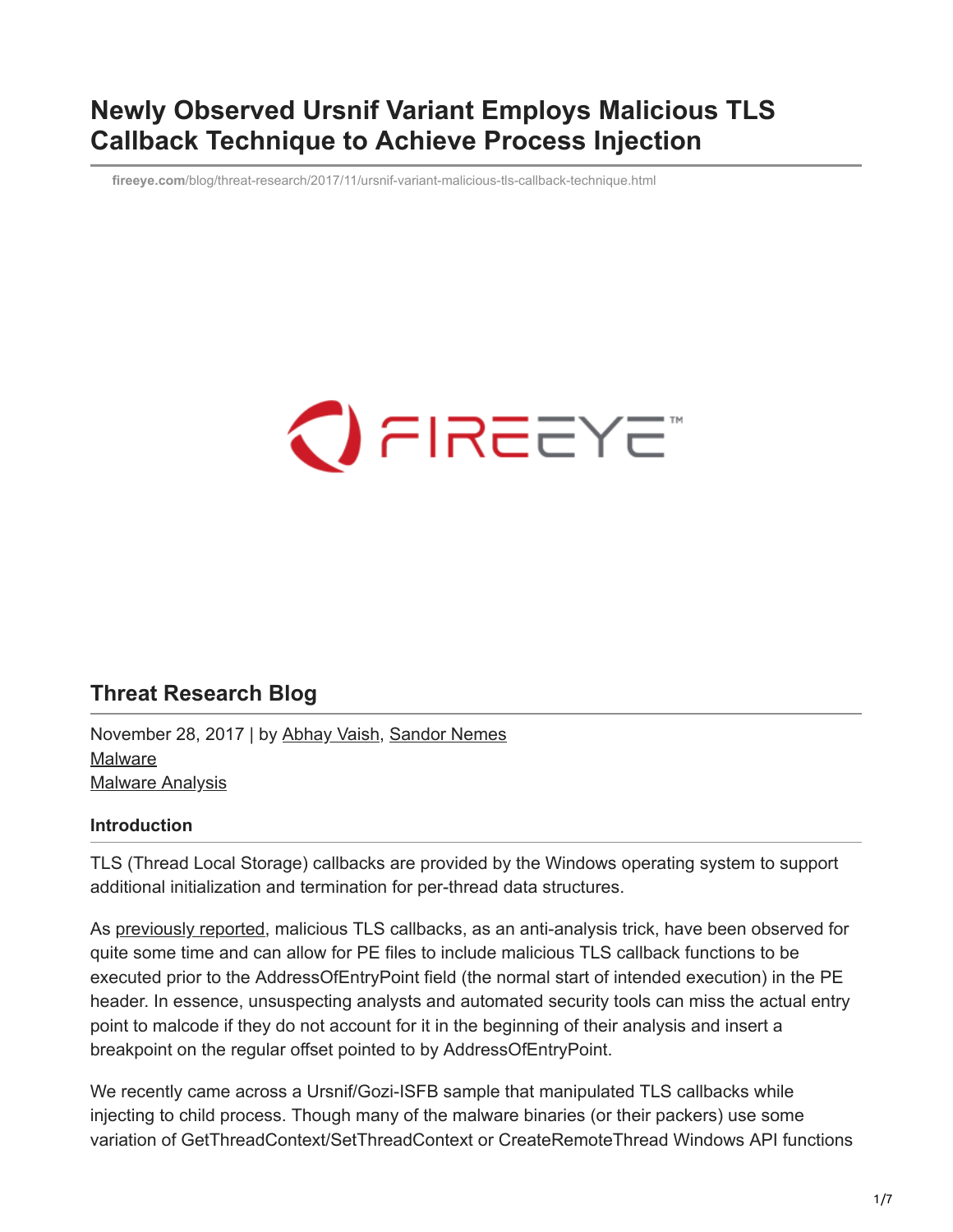to change the entry point of the remote process during injection, this sample (and the related cluster) is using a relatively lesser-known stealth technique. This little deviation from the standard textbook approach may cause some generic unpackers or tools to break following the execution flow, if they do not account for the technique.

## **Distribution**

Since early 2017, we have regularly observed the abuse of compromised Sharepoint accounts to host malicious payloads, with distribution of URIs via spam emails. Some of the major campaigns we've observed involve distributing Dridex within the UK and Ursnif/Gozi-ISFB in Australia. The recently observed Ursnif variant discussed in this post was discovered via a spam email. A sample lure can been seen in Figure 1.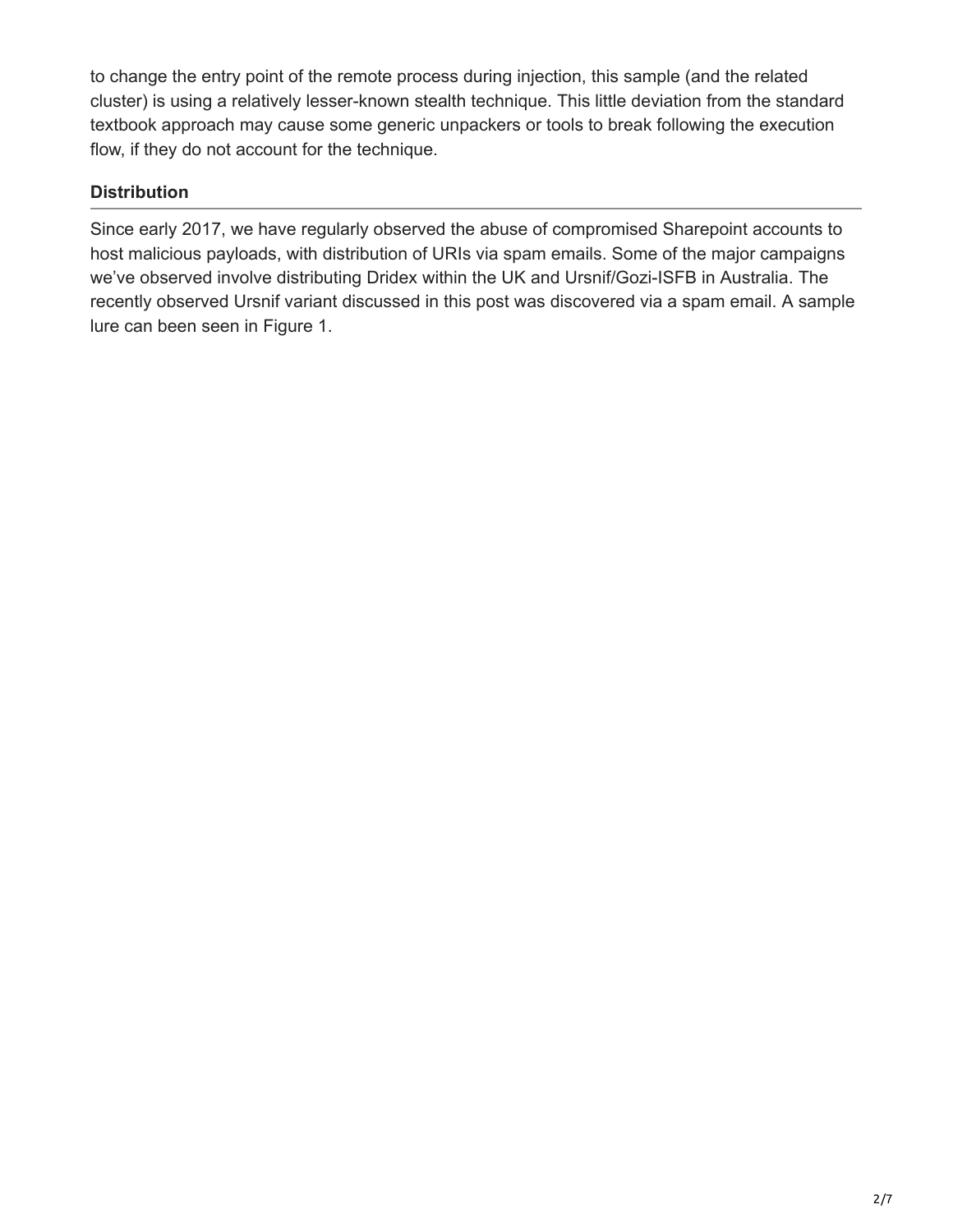| From I<br>Reply to 1<br>To | Subject Your MYOB Supply Order<br><b>@myob.com</b> 议                                                                                                    | 08:54 |
|----------------------------|---------------------------------------------------------------------------------------------------------------------------------------------------------|-------|
|                            | myob                                                                                                                                                    |       |
|                            | I am sending you this Supply Order for your electronic signature, please review and<br>electronically sign by following the Review Document link below. |       |
|                            | David Conlan sent you a document to review and sign.<br><b>REVIEW DOCUMENT</b>                                                                          |       |
|                            | Regards,<br>@myob.com                                                                                                                                   |       |
|                            | Powered by DocuSign                                                                                                                                     |       |
|                            | Australian Sales and Service Agreement<br>Click here to view                                                                                            |       |

Figure 1: Malicious email lure distributing Ursnif

After clicking on the "REVIEW DOCUMENT" button, the malware downloads a ZIP file named *YourMYOBSupply\_Order.zip* from the following location: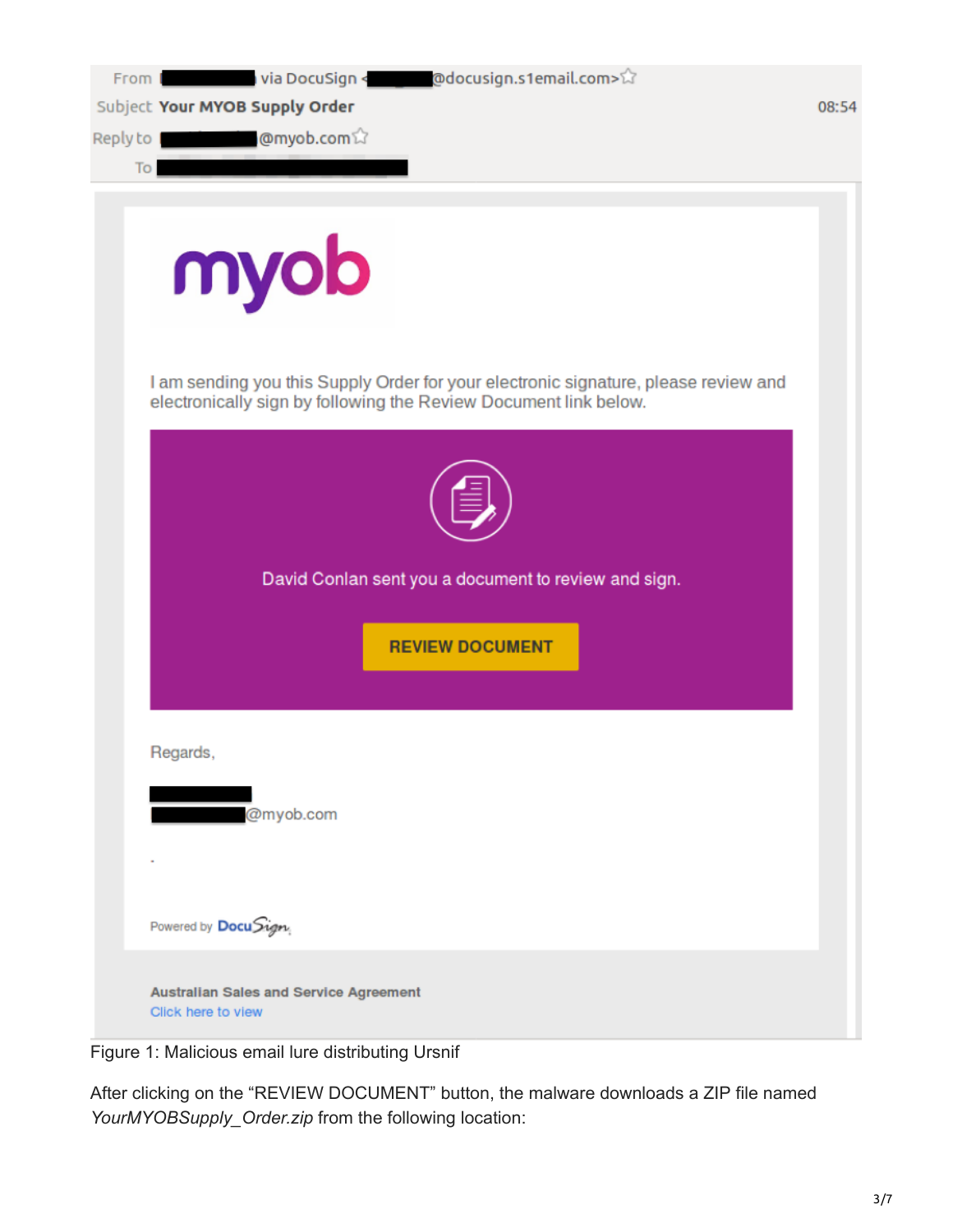https://eacg1-

my.sharepoint.com/personal/steve\_robson\_eaconsultinggroup\_com/\_layouts/15/download.aspx? docid=<*redacted*>&amp;authkey=<*redacted*>

The ZIP file contains a malicious JavaScript file that, when executed, will download and execute the Ursnif/Gozi-ISFB payload.

The activities of the distribution are difficult to identify within an organization's normal network activity because the command and control (C2) server of this payload communicates over HTTPS and the compromised Sharepoint accounts being used also communicate over HTTPS.

## **Variant Analysis**

On execution, the observed sample (MD5: 13794d1d8e87c69119237256ef068043) tries to create a child process named *svchost.exe* (using the *svchost.exe* file from the System32 folder) using the CreateProcessW API function in suspended mode.

Next, for process hollowing of *svchost.exe*, the malware creates a section object and maps the section using ZwMapViewOfSection. It uses the memset function to fill the mapped section with zeroes, and then leverages memcpy to copy the unpacked DLL to that region. The malware then resolves three lower level API functions by walking the ntdll.dll module.

The malware then constructs its entry shellcode into a newly mapped region in memory.

In an effort to manipulate and identify the mapped sections of the child process, it reads out the PEB structure of the process using a call to ZwReadVirtualMemory.

The malware will then change protection permissions of the PE header of the child process to enable write access to that page. It then uses a call to ZwWriteVirtualMemory to write 18 bytes of buffer at offset 0x40 from the start of *svchost.exe* process executable in the target child process. The malware then cleverly changes the region protection back to "read only" to avoid suspicion.

Again, it repeats the procedure of changing protections for the PE image of *svchost.exe* to write 8 bytes at an offset of 0x198 bytes from the start of the process executable.

## **The Stealthy Tweak**

This buffer, when correctly placed at the offset, will represent the TLS directory offset for the process because offset 0x198 is the location of the TLS directory in PE executable, and the next DWORD represents the size of the directory (seen in Figure 2). Notice how the malware writes the offset 0x40 for directory and the size 0x18 bytes in an effort to point to the buffer it had already crafted at offset 0x40 with size 0x18 bytes.

| TLS Directory RVA  | 00000198 | Dword |
|--------------------|----------|-------|
| TLS Directory Size | 0000019C | Dword |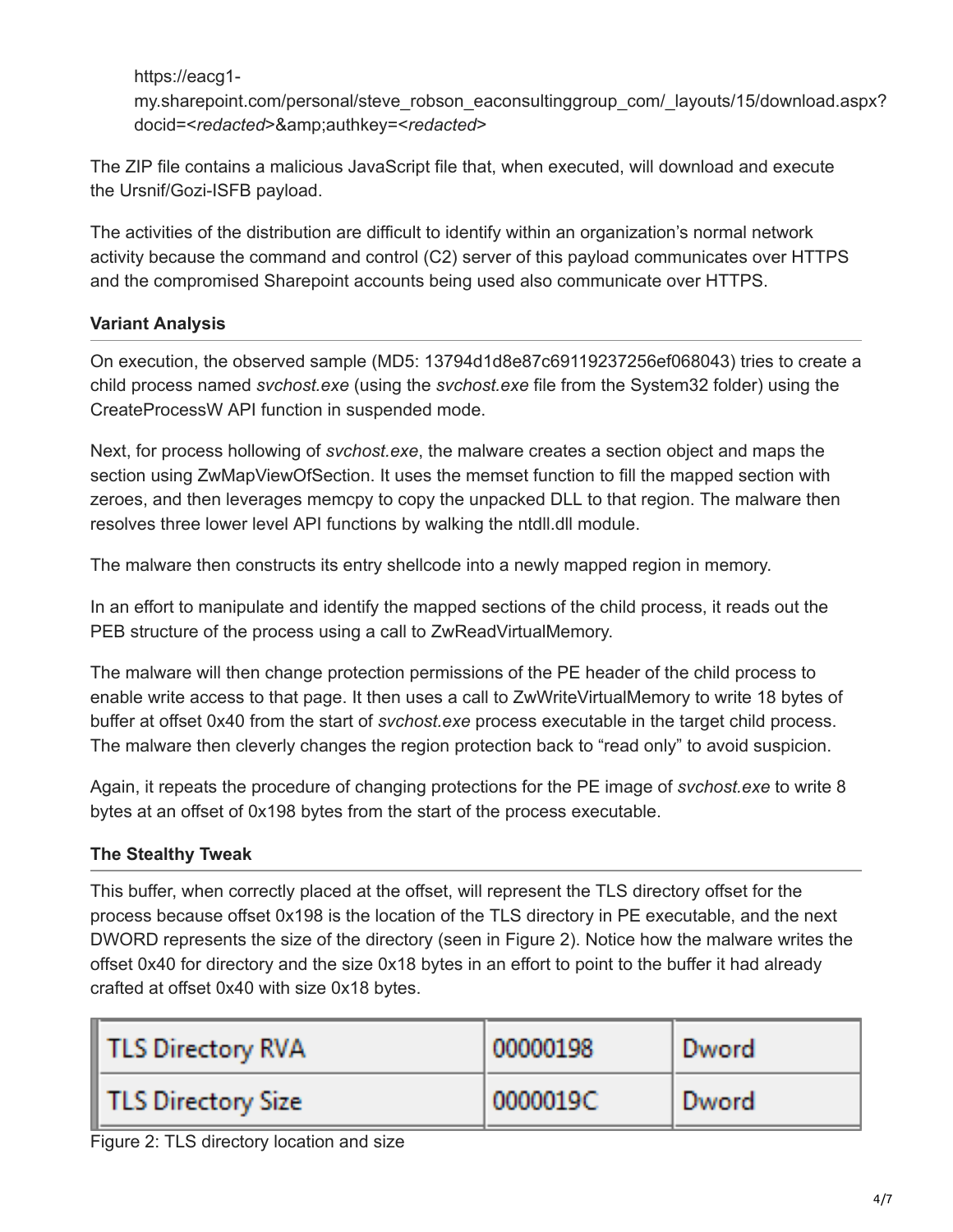The TLS directory structure, when used to parse out that buffer of 0x18 bytes, points to an offset containing a list of pointers representing AddressOfCallBacks (see Figure 3).

|      |            | struct_IMAGE_TLS_DIRECTORY {                         |
|------|------------|------------------------------------------------------|
| 0x00 | DWORD      | StartAddressOfRawData;                               |
|      | 0x04 DWORD | EndAddressOfRawData:                                 |
|      |            | 0x08 LPDWORD AddressOfIndex;                         |
|      |            | <b>0x0c</b> PIMAGE_TLS_CALLBACK *AddressOfCallBacks; |
| 0x10 | DWORD      | SizeOfZeroFill;                                      |
|      | 0x14 DWORD | Characteristics;                                     |
| };   |            |                                                      |

Figure 3: TLS directory structure with pointers

If we take a look at offset 0xe058, it points to the list of AddressOfCallBacks (Figure 4), and if we go to the offset 0xe058 in memory we are pointed to the only callback address at offset 0xe068 which is in fact the actual entry point code (Figure 5).

| svchost.exe (3080) Properties<br>$\Box$<br>$\Sigma$<br>$\qquad \qquad \Box$ |                      |                                                             |        |            |     |          |                                 |    |    |         |                   |                 |                                                                                                                       |              |                 |                |
|-----------------------------------------------------------------------------|----------------------|-------------------------------------------------------------|--------|------------|-----|----------|---------------------------------|----|----|---------|-------------------|-----------------|-----------------------------------------------------------------------------------------------------------------------|--------------|-----------------|----------------|
| General Statistics Performance                                              | Threads              | Token   Modules                                             |        | Memory     |     |          | Environment   Handles   Comment |    |    |         |                   |                 |                                                                                                                       |              |                 |                |
| V Hide free regions                                                         |                      |                                                             |        |            |     |          |                                 |    |    |         |                   |                 |                                                                                                                       | Strings      |                 | Refresh        |
| <b>Base Address</b>                                                         | Type                 |                                                             | Size   | Protect    |     | Use      |                                 |    |    |         |                   | <b>Total WS</b> | Private WS                                                                                                            | Shareable WS |                 | Shared W       |
| $\triangleright$ 0x10000                                                    | Private              |                                                             | 128 kB | RW         |     |          |                                 |    |    |         |                   | 8 <sub>kB</sub> | 8 <sub>kB</sub>                                                                                                       |              |                 |                |
| $\triangleright$ 0x30000                                                    | Mapped               |                                                             | 16 kB  | R          |     |          |                                 |    |    |         |                   | 16 kB           |                                                                                                                       |              | 16 kB           | 16k            |
| $D$ 0x40000                                                                 | Mapped               |                                                             | 4kB    | R          |     |          |                                 |    |    |         |                   | 4kB             |                                                                                                                       |              | 4kB             | 4k             |
| $\triangleright$ 0x50000                                                    | Private              |                                                             | 4kB    | RW         |     |          |                                 |    |    |         |                   | 4kB             | 4kB                                                                                                                   |              |                 |                |
| 40x60000                                                                    | Mapped               |                                                             | 60 kB  | <b>RWX</b> |     |          |                                 |    |    |         |                   | 60 kB           |                                                                                                                       |              | 60 kB           |                |
| 0x60000                                                                     | Mapped: Commit       |                                                             | 60 kB  | <b>RWX</b> |     |          |                                 |    |    |         |                   | 60 kB           |                                                                                                                       |              | 60 kB           |                |
| $\triangleright$ 0xe0000                                                    | Private              |                                                             |        |            |     |          |                                 |    |    |         |                   |                 |                                                                                                                       |              |                 |                |
| 40xc00000                                                                   | Image                | <b>II.'</b> svchost.exe (3080) (0x60000 - 0x6f000)          |        |            |     |          |                                 |    |    |         |                   |                 | <u>a la</u>                                                                                                           | $-x$         | kB              | 12k            |
| 0xc00000                                                                    | <b>Image: Commit</b> |                                                             |        |            |     |          |                                 |    |    |         |                   |                 |                                                                                                                       |              |                 |                |
| 0xc01000                                                                    | <b>Image: Commit</b> | 0000dfd0 00 00 00 00 00<br>0000dfe0 00 00 00 00 00 00 00 00 |        |            |     | 00 00 00 |                                 |    |    |         |                   |                 | 000000000000000000                                                                                                    |              | kB              | 4k             |
| 0xc05000                                                                    | Image: Commit        | 0000dff0 00 00 00 00 00 00 00 00 00                         |        |            |     |          |                                 | oo |    |         | 00 00 00 00 00 00 |                 |                                                                                                                       |              | <b>kB</b>       | 4k             |
| 0xc06000                                                                    | <b>Image: Commit</b> |                                                             |        |            |     |          |                                 |    |    |         |                   |                 | 0000e000 b8 22 cf 77 00 00 00 00 8d 22 cf 77 00 00 00 00 .".w".w                                                      |              | kB              | 4k             |
| D 0x77c90000                                                                | Image                |                                                             |        |            |     |          |                                 |    |    |         |                   |                 |                                                                                                                       |              | P <sub>kB</sub> | 8 <sup>k</sup> |
| ▷ 0x77ed0000                                                                | Image                |                                                             |        |            |     |          |                                 |    |    |         |                   |                 |                                                                                                                       |              |                 |                |
| $\triangleright$ 0x7ffb0000                                                 | Mapped               |                                                             |        |            |     |          |                                 |    |    |         |                   |                 |                                                                                                                       |              | <b>E</b> kB     | 32 k           |
| <b>Dx7ffd3000</b>                                                           | Private              |                                                             |        |            |     |          |                                 |    |    |         |                   |                 |                                                                                                                       |              |                 |                |
| $\triangleright$ 0x7ffdf000                                                 | Private              | 0000e060 00                                                 |        |            |     |          |                                 |    |    |         |                   |                 | 0000e050 00 00 00 00 00 00 00 00 00 68 e0 06 00 00 00 00 00 00 <mark>n.address</mark><br>850 c8 00 00 00 00 58 51 PXQ |              |                 |                |
| $\triangleright$ 0x7ffe0000                                                 | Private              | 0000e070 83 e8 36 33 c9 ff 30                               |        |            |     |          |                                 |    |    |         |                   |                 | 41 f0 87 48 18 85 c9 75 0b 630AHu.                                                                                    |              |                 |                |
|                                                                             |                      |                                                             |        |            |     |          |                                 |    |    |         |                   |                 | 0000e080 52 8b 48 10 8b 50 08 51 ff d2 5a 59 e3 06 91 59 R.HP.CZYY                                                    |              |                 |                |
|                                                                             |                      | 0000e090 87 04 24 c3 59 58                                  |        |            |     | c2       | 00<br>0c.                       | e8 |    |         |                   |                 | 00 00 00 00 58 51 \$.YXXQ                                                                                             |              |                 |                |
|                                                                             |                      | 0000e0a0 48 83 e8 35                                        |        |            | 8b. | c8<br>ff | f0.<br>30                       | 87 | 48 | 18.85c9 |                   |                 | 75 20 H. . 5. 0. . H. u                                                                                               |              |                 |                |
|                                                                             | $\epsilon$           |                                                             |        |            |     |          |                                 |    |    |         |                   |                 | 0000e0b0 52 41 50 41 51 55 48 8b ec 48 83 ec 38 48 8b 50 RAPACUHH8H.P                                                 |              |                 |                |
|                                                                             |                      |                                                             |        |            |     |          |                                 |    |    |         |                   |                 | 0000e0c0 08 48 8b 48 10 ff d2 48 8b e5 5d 41 59 41 58 5a .H.HH]AYAXZ                                                  |              |                 |                |

Figure 4: Offset 0xe058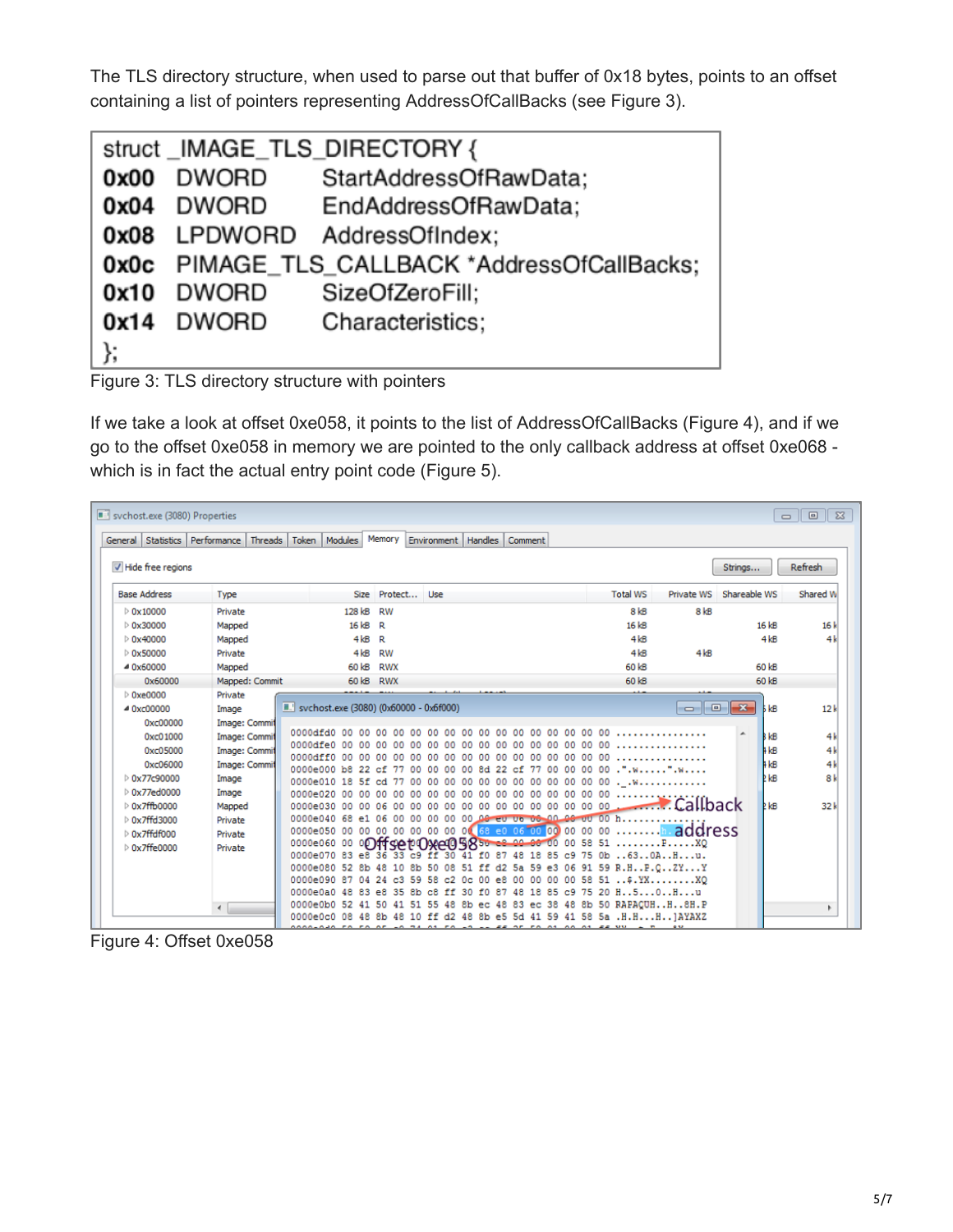| sychost.exe (3080) Properties<br>General Statistics Performance | Threads        | Token                                                              | Modules  | Memory       | Environment | Handles           | Comment |  |  |                                                                |                         |                                                                                                                   |         | $\qquad \qquad \Box$ | $\Sigma$<br>$\Box$ |
|-----------------------------------------------------------------|----------------|--------------------------------------------------------------------|----------|--------------|-------------|-------------------|---------|--|--|----------------------------------------------------------------|-------------------------|-------------------------------------------------------------------------------------------------------------------|---------|----------------------|--------------------|
| V Hide free regions                                             |                |                                                                    |          |              |             |                   |         |  |  |                                                                |                         |                                                                                                                   | Strings |                      | Refresh            |
| <b>Base Address</b>                                             | Type           |                                                                    |          | Size Protect | <b>Use</b>  |                   |         |  |  | <b>Total WS</b>                                                | Private WS Shareable WS |                                                                                                                   |         |                      | Shared W           |
| $\triangleright$ 0x10000                                        | Private        |                                                                    | 128 kB   | RW           |             |                   |         |  |  | 8 <sub>kB</sub>                                                | 8 <sub>kB</sub>         |                                                                                                                   |         |                      |                    |
| $\triangleright$ 0x30000                                        | Mapped         |                                                                    | 16 kB    | R.           |             |                   |         |  |  | 16 kB                                                          |                         |                                                                                                                   |         | 16kB                 | 16k                |
| $\triangleright$ 0x40000                                        | Mapped         |                                                                    | 4kB      | R            |             |                   |         |  |  | 4kB                                                            |                         |                                                                                                                   |         | 4kB                  | 4k                 |
| $\triangleright$ 0x50000                                        | Private        |                                                                    | 4kB      | RW           |             |                   |         |  |  | 4kB                                                            | 4kB                     |                                                                                                                   |         |                      |                    |
| 40x60000                                                        | Mapped         |                                                                    | 60 kB    | RWX          |             |                   |         |  |  | 60 kB                                                          |                         |                                                                                                                   |         | 60 kB                |                    |
| 0x60000                                                         | Mapped: Commit |                                                                    | 60 kB    | <b>RWX</b>   |             |                   |         |  |  | 60 kB                                                          |                         |                                                                                                                   |         | 60 kB                |                    |
| $\triangleright$ 0xe0000                                        | Private        |                                                                    |          |              |             |                   |         |  |  |                                                                |                         |                                                                                                                   |         |                      |                    |
| 40xc00000                                                       | Image          | <b>E.'</b> svchost.exe (3080) (0x60000 - 0x6f000)                  |          |              |             |                   |         |  |  |                                                                |                         | $\begin{array}{c c c c c c} \hline \multicolumn{3}{c }{\mathbf{C}} & \multicolumn{3}{c }{\mathbf{X}} \end{array}$ |         | <b>b</b> kB          | 12k                |
| 0xc00000                                                        | Image: Commit  |                                                                    |          |              |             |                   |         |  |  |                                                                |                         |                                                                                                                   |         |                      |                    |
| 0xc01000                                                        | Image: Commit  |                                                                    |          |              |             |                   |         |  |  |                                                                |                         |                                                                                                                   | ▲       | <b>B</b> kB          | 4k                 |
| 0xc05000                                                        | Image: Commit  |                                                                    |          |              |             |                   |         |  |  |                                                                |                         |                                                                                                                   |         | #kB                  | 4k                 |
| 0xc06000                                                        | Image: Commit  | 0000e000 b8 22 cf 77 00                                            |          |              |             | 00 00 00 8d 22 cf |         |  |  | 77 00 00 00 00 .".w".w                                         |                         |                                                                                                                   |         | H <sub>k</sub> B     | 4k                 |
| D 0x77c90000                                                    | Image          |                                                                    |          |              |             |                   |         |  |  |                                                                |                         |                                                                                                                   |         | <b>kB</b>            | 8 <sup>k</sup>     |
| <b>Dx77ed0000</b>                                               | Image          | 0000e020 00 00 00 00 00                                            |          |              | 00. QQ      | nn.               |         |  |  | 000000000000000000                                             |                         |                                                                                                                   |         |                      |                    |
| $\triangleright$ 0x7ffb0000                                     | Mapped         | 0000e030 00 00 06 00 00 00 00                                      |          |              |             | $00 -$            |         |  |  | 000000000000000000                                             |                         |                                                                                                                   |         | <b>P</b> kB          | 32k                |
| ▷ 0x7ffd3000                                                    | Private        | 0000e040 68 e1 06 00 00                                            |          |              |             |                   |         |  |  | 00 00 00 00 e0 06 00 00 00 00 00 h                             |                         |                                                                                                                   |         |                      |                    |
| $\triangleright$ 0x7ffdf000                                     | Private        | 0000e050 00 00 00 00 00 00 00 00 68 e0 06 00 00 00 00 00           |          |              |             |                   |         |  |  |                                                                |                         |                                                                                                                   |         |                      |                    |
| ▷ 0x7ffe0000                                                    | Private        | 0000e060 00 00 00 00 00 00 00 00 50 e8 00 00 00 00 58 51 EXO       |          |              |             |                   |         |  |  |                                                                |                         |                                                                                                                   |         |                      |                    |
|                                                                 |                | 0000e070 83 e8 36 33 c9 ff 30 41 f0 87 48 18 85 c9 75 0b 630AHu.   |          |              |             |                   |         |  |  |                                                                |                         |                                                                                                                   |         |                      |                    |
|                                                                 |                | 0000e080 52 8b 48 10 8b 50 08 51 ff d2 5a 59 e3 06 91 59 R.HF.CZY) |          |              |             |                   |         |  |  |                                                                |                         |                                                                                                                   |         |                      |                    |
|                                                                 |                | 0000e0a0 48 83 e8 35 8b c8 ff 30 f0 87                             |          |              |             |                   |         |  |  | 48 18 85 c9 75 20 H50Hu                                        |                         |                                                                                                                   |         |                      |                    |
|                                                                 | $\overline{a}$ | 0000e0b0                                                           | 52 41 50 | 41           |             |                   |         |  |  | 51 55 48 8b ec 48 83 ec 38 48 8b 50 RAFACUHH8H.I               |                         |                                                                                                                   |         |                      | ٠                  |
|                                                                 |                | 0000e0c0                                                           |          |              |             |                   |         |  |  | 08 48 8b 48 10 ff d2 48 8b e5 5d 41 59 41 58 5a . H.HH   AYAX2 |                         |                                                                                                                   |         |                      |                    |
|                                                                 |                | 0000e0d0 58.59.85 c0.74.01.50 c3 cc ff 25.58.91.00.01 ff XVt.F %X  |          |              |             |                   |         |  |  |                                                                |                         |                                                                                                                   |         |                      |                    |

Figure 5: Offset 0xe068 in memory

Finally, the malware unmaps the view using ZwUnmapViewOfSection and calls ResumeThread to begin malicious execution of its injected process (from the injected TLS callback address instead of the regular AddressOfEntryPoint listed in the PE header). Hence, the execution will first land at the injected TLS callback (see Figure 6).

| 8886E868             | 50               | PUSH EAX                                             |
|----------------------|------------------|------------------------------------------------------|
| 10006E069            | E8<br>00000000   | CALL 0006E06E                                        |
| 8006E06E             | 58               | POP EAX                                              |
| 8006E06F             | 51               | PUSH ECX                                             |
| 0006E070             | 83E8 36          | SUB EAX, 36<br><b>Actual Entry Point</b>             |
| 0006E073             | <b>33C9</b>      | XOR ECX, ECX<br>PUSH DWORD PTR DS: [EAX]             |
| 8006E075<br>8006E077 | FF30<br>41       | INC ECX                                              |
| 0006E078             | F0:8748 18       | LOCK XCHG DWORD PTR DS: [EAX+18], ECX<br>LOCK prefix |
| 8006E07C             | 8509             | TEST ECX.ECX                                         |
| 8006E07E             | 75 0B            | JNZ SHORT 0006E08B                                   |
| 0006E080             | 52               | PUSH EDX                                             |
| 0006E081             | 8B48 10          | MOV ECX, DWORD PTR DS: [EAX+10]                      |
| 8006E084             | 8B50 08          | MOV EDX, DWORD PTR DS: [EAX+8]                       |
| 0006E087             | 51               | <b>PUSH ECX</b>                                      |
| 8006E088             | FFD <sub>2</sub> | CALL EDX                                             |

Figure 6: Actual entry point

### **Impact**

The [leaked source code](https://github.com/gbrindisi/malware/blob/master/windows/gozi-isfb/AcDll/stubs.c) of Ursnif/Gozi-ISFB used the standard DllMain call entry point to initialize the injected DLL image and execute its entry (see Figure 7).

| ---- |                                                                                 |
|------|---------------------------------------------------------------------------------|
| 170  | // Calling DLL entry point                                                      |
| 171  | pDllMain = (FUNC_DLL_MAIN)(ImageBase + Pe->OptionalHeader.AddressOfEntryPoint); |
| 172  | Result = (pDllMain)(ImageBase, DLL_PROCESS_ATTACH, &LdrCtx->AdContext);         |
|      | // if (NT SUCCESS(ntStatus))                                                    |

Figure 7: DllMain call used in leaked Ursnif source code